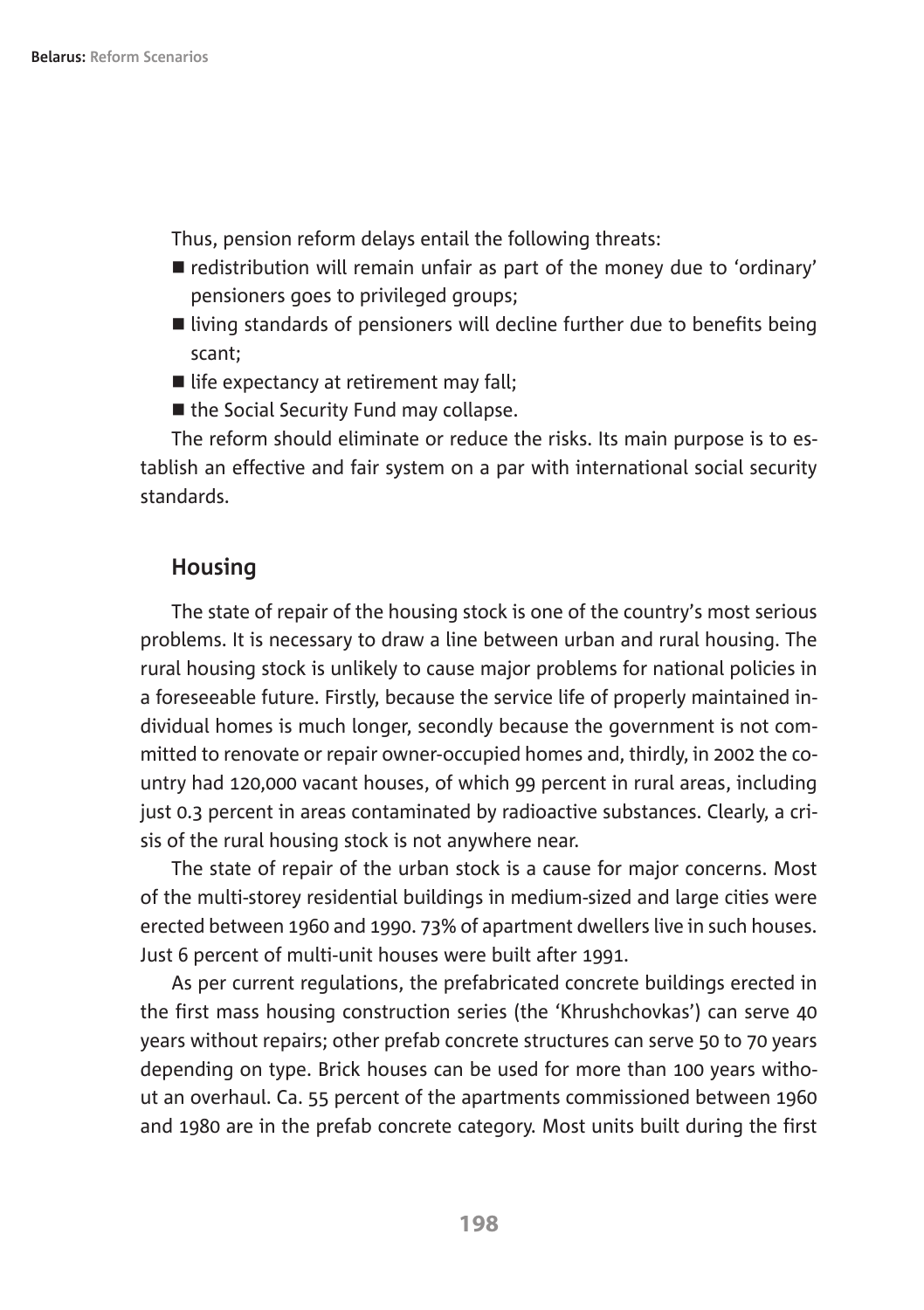mass housing construction series require overhaul now or will need it in the next five to seven years. Occupancy in those buildings beyond their stipulated service time can be hazardous. There have already been a few cases of structural items most vulnerable to wear and tear collapsing (e.g. balconies).

However, a deep housing stock crisis should not be expected to arise before 2020s or 2030s, the time when the lifecycle of most un-serviced prefab buildings is expected to run out.

Communist Party promises to provide each household with a self-contained housing unit were dissipated with the party's collapse.

The current government is also failing to tackle the housing issue  $-$  it has not set up housing lending schemes, just as it kept away foreign banks that offer such services. Residents cannot afford investing their savings in long-term housing projects, and there are many obstacles within the construction industry as well. At the same time, swelling numbers of those in need of housing may severely destabilize the social and political arena in the immediate future.

In 2001 municipal authorities repaired 313,500 square meters of urban residential space, i.e. 0.23 percent of the total stock. If coupled with owner-occupied homes renovated at owners' expense, the share totals 0.26 percent.

Notably, apartment tenants, with the exception of those in housing cooperatives, have been required to contribute to the impending overhaul since 1999. However, the funds are not deposited in bank accounts; they're used to bridge current budget gaps. In other words, tenants pay today to have their house repaired in 380 years. They have paid a lot already. The figure for 2003 is equivalent to \$50 million.

On the heels of the pension system, akin to a pyramid scheme, the authorities are devising a new bogus scheme where ca. 6 million residents pay their bills, with just few being lucky enough to have their houses repaired. It should be remembered that in 1991 the authorities pocketed some 145 million then-Soviet rubles (\$235 million at the-then official exchange rate) set aside by housing cooperatives for major repairs. If the government fails to spend as initially intended, 4,500 multi-storey buildings will be stripped of any maintenance funds at all.